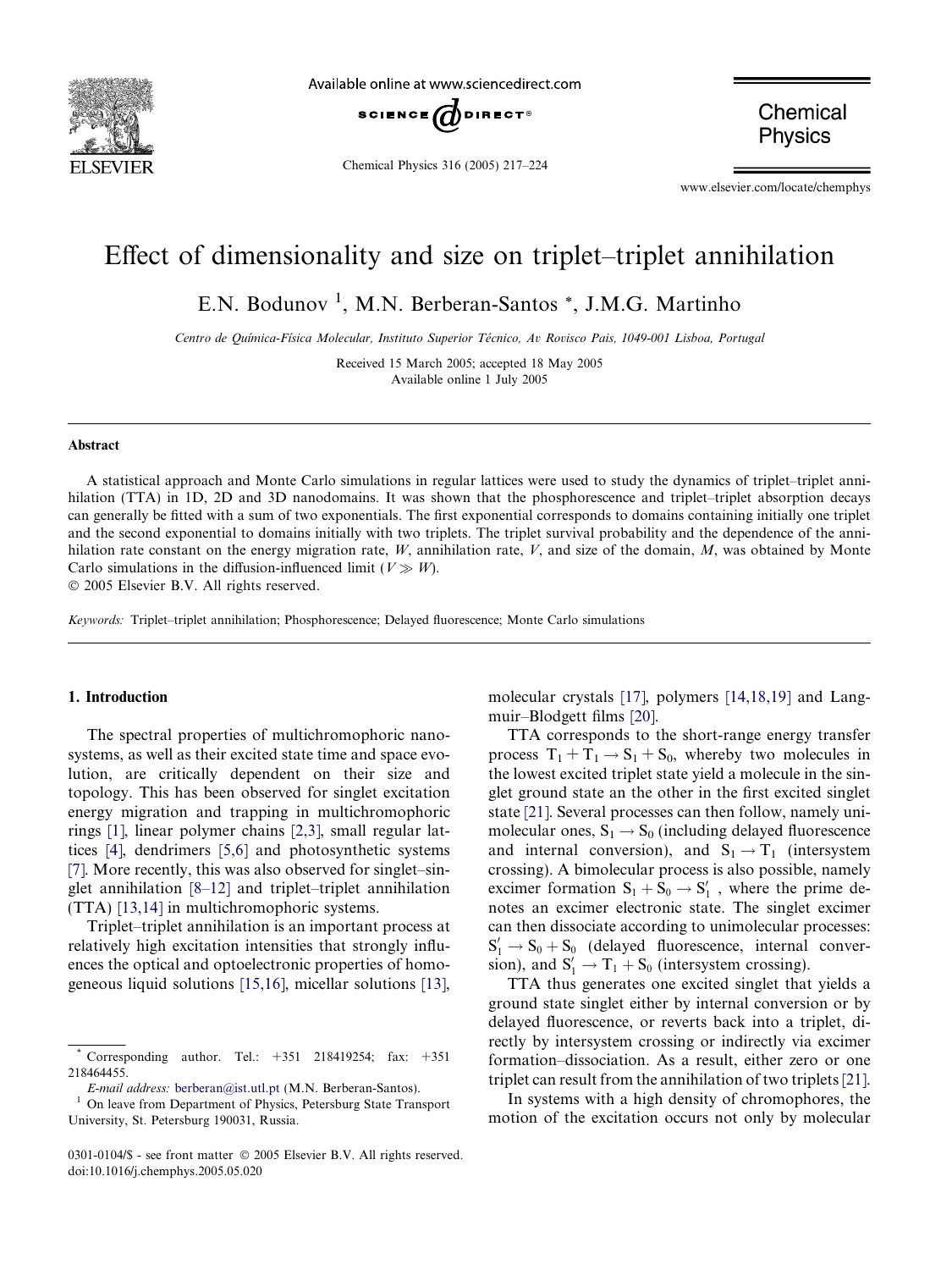<span id="page-1-0"></span>displacement (molecular diffusion), but also by migration due to the short-range triplet–triplet energy hop-ping [\[17,21\],](#page-6-0)  $T_1 + S_0 \rightarrow S_0 + T_1$ .

The aim of this work is the study of TTA and of the associated delayed fluorescence in 1D, 2D and 3D nanosystems (linear chains and particles) with efficient triplet–triplet energy migration. The standard and statistical formalisms of TTA are presented in Sections 2 and 3. In Section 4, the survival probability for an annihilating pair of triplets is calculated for 1D nanosystems. In Section 5, Monte Carlo simulations in 1D, 2D and 3D nanosystems were performed and the survival probability for the annihilation of a pair of triplets was calculated. The delayed fluorescence kinetics are discussed in Section 6 and the main results are summarized in Section 7.

### 2. Standard approach to TTA

The standard approach used to describe TTA, assumes that the annihilation is a bimolecular process with rate proportional to the density of triplet excitations. Then, the rate equation can be written as [\[7,18,19,21\]](#page-6-0)

$$
\frac{\mathrm{d}N}{\mathrm{d}t} = -kN - \gamma_0 N^2,\tag{1}
$$

where  $N$  represents the average triplet excitation density, understood here as the number of excitations per closed domain (a linear polymer chain, micelle, nanoparticle, etc.), k is the reciprocal lifetime of the triplet, and  $\gamma_0$  is the so-called annihilation rate constant, with dimensions of reciprocal time. For a time-independent  $\gamma_0$  the solution of Eq. (1) is well known

$$
N(t) = \frac{kN_0}{ke^{kt} + \gamma_0 N_0 (e^{kt} - 1)} = \frac{N_0 e^{-kt}}{(1 + \gamma_0 N_0 / k) - (\gamma_0 N_0 / k)e^{-kt}},
$$
\n(2)

where  $N_0$  is the initial number of triplet states in the domain. When modeling TTA by Eq. (1), it is usually assumed that: (i) the triplet excitations are molecular excitations as a result of strong disorder and/or high temperatures; (ii) the excitations move by diffusion within the system. If the diffusion rate is large compared to the nearest-neighbor annihilation rate,  $V$  (with dimensions of reciprocal time), the decay is annihilation-controlled, and  $\gamma_0 = V/2$ . However, when the annihilation dominates over diffusion, the process is diffusion-influenced and the global annihilation rate constant  $\gamma_0$  is determined not only by the annihilation rate, V, but also by the time-evolution of the triplets pair correlation function. In this case the annihilation rate can be timedependent, this dependence being determined by the dimensionality of the domains [\[7,22–27\].](#page-6-0)

Using the expansion  $1/(1-x) = 1 + x + x^2 + ...$  $(x < 1)$ , it follows from Eq. (2) that the phosphorescence intensity, normalized to unity at  $t = 0$ ,  $I_P(t) = N(t)/N_0$ , can be written as a series:

$$
I_{P}(t) = \frac{e^{-kt}}{1 + \gamma_0 N_0/k} \left( \frac{1}{1 - \frac{\gamma_0 N_0/k}{1 + \gamma_0 N_0/k}} e^{-kt} \right)
$$
  
= 
$$
\frac{1}{1 + \gamma_0 N_0/k} e^{-kt} + \frac{\gamma_0 N_0/k}{(1 + \gamma_0 N_0/k)^2} e^{-2kt}
$$
  
+ 
$$
\frac{(\gamma_0 N_0/k)^2}{(1 + \gamma_0 N_0/k)^3} e^{-3kt} + \cdots
$$
(3)

Each term of the series decays exponentially with time, the time dependence being determined by the intrinsic relaxation rate of the triplet,  $k$ . The annihilation constant,  $y_0$  only appears in the pre-exponential factors of the decay components.

The above description has limitations, which can become rather important at very low temperatures, where triplet excitations can be delocalized over several molecules and form excitons [\[28,29\]](#page-7-0).

#### 3. Statistical approach to TTA

A more general approach for the description of TTA is the so-called statistical approach proposed by Paillo-tin et al. [\[30\]](#page-7-0) (see also [\[7,10\]\)](#page-6-0). In this approach, ensembles of closed domains (e.g., non-interacting polymer chains, micelles, or nanoparticles) are considered. After a pulse of excitation light, followed by singlet–triplet conversion, each domain contains  $N_0$  triplets. Considering that: (i) excitations in different domains do not interact with each other; (ii) the distribution of excitations over domains follows a Poisson distribution; (iii) The annihilation occurs by two bimolecular processes with constants,  $\gamma^{(1)}$  and  $\gamma^{(2)}$  corresponding to the disappearance of one or two triplets, respectively, the phosphorescence intensity,  $I_P(t)$ , is given by [\[30\]](#page-7-0)

$$
I_P(t) = \sum_{p=0}^{\infty} b_{p+1} \exp[-(p+1)(p+r)\gamma t/2]
$$
  
=  $b_1 e^{-kt} + b_2 e^{-\gamma t - 2kt} + b_3 e^{-3\gamma t - 3kt} + b_4 e^{-6\gamma t - 4kt}$   
+  $b_5 e^{-10\gamma t - 5kt} + \cdots,$  (4)

where

$$
b_{p+1} = \sum_{m=0}^{\infty} \frac{(-1)^m (p+m)! Z^{p+m} (r+1+2p)}{p! m! (r+p+1)(r+p+2) \dots (r+p+1+p+m)}.
$$
\n(5)

and  $\gamma = \gamma^{(1)} + \gamma^{(2)}$ ;  $r = 2k/\gamma$  and  $Z = N_0(1 + \gamma^{(2)}/\gamma)$ .

Both approaches (Eqs. (3) and (4)) predict that the time resolved phosphorescence intensity decay as a sum of exponentials. However, the corresponding relaxation constants and the pre-exponential factors in each model are different.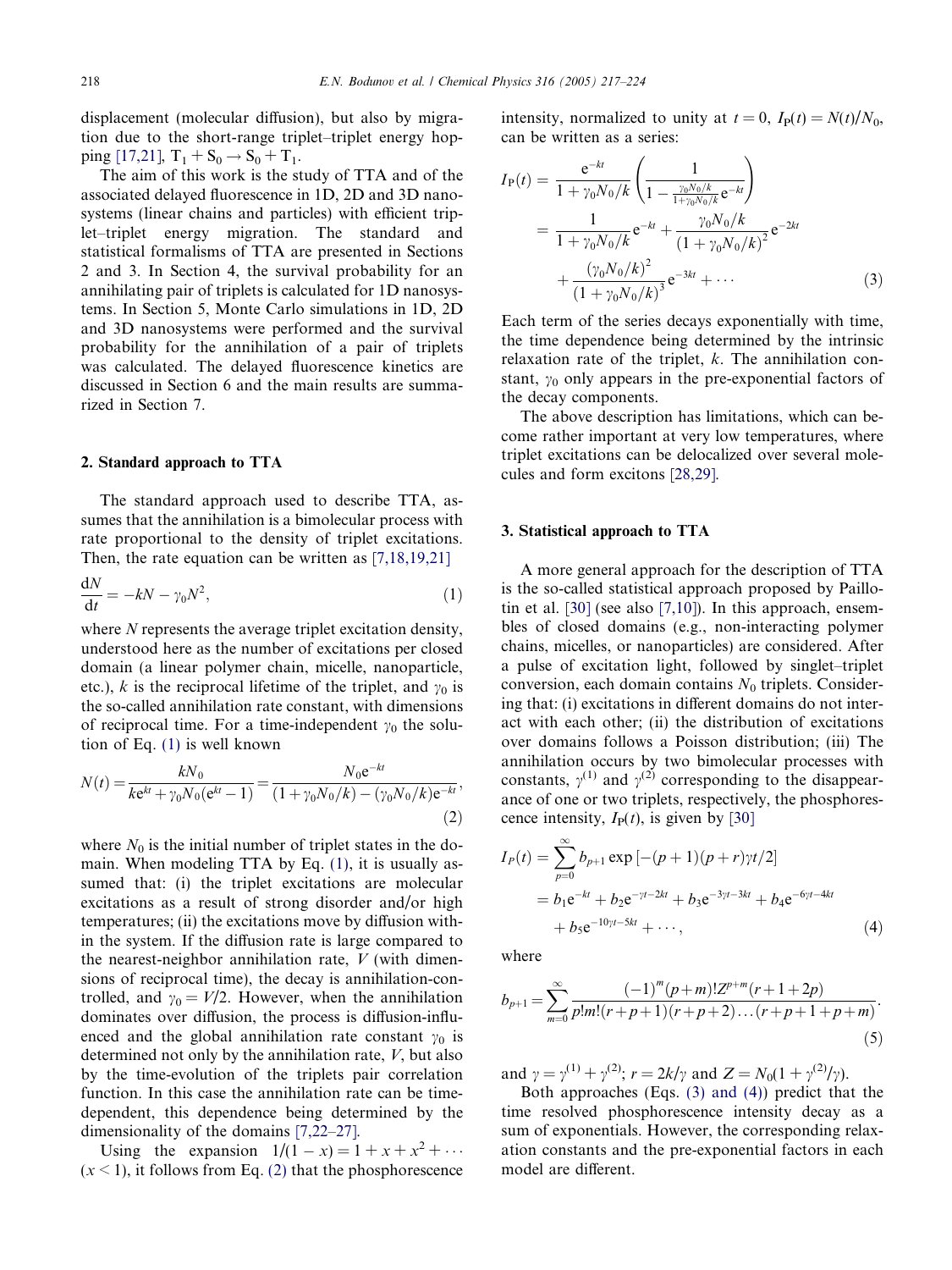<span id="page-2-0"></span>Fig. 1 shows the dependence of coefficients  $b_p$  on r for two different values of the parameter Z that measures the average number of triplet excitations per domain. The plot shows that the first two or three terms of Eq. [\(4\)](#page-1-0) are enough to describe the overall decay.

It was shown previously [\[30\]](#page-7-0) that Eq. [\(4\)](#page-1-0) simplifies into Eq. [\(3\)](#page-1-0) in the limit of  $r \to \infty$  (i.e.,  $2k/\gamma \to \infty$ ), with  $Z = N_0$  and  $\gamma = 2\gamma_0$ . This means that both approaches are similar when the rate of bimolecular annihilation is much smaller than the intrinsic decay rate. Nevertheless, the statistical approach is more general and can be used to describe the TTA in both small and large domains, whatever the value of the annihilation constant.

The statistical approach allows a simple interpretation of each term in Eq. [\(4\).](#page-1-0) The first term corresponds to domains containing initially only one triplet that decays with the intrinsic rate constant  $k$ . The second term considers the domains containing two excitations and that therefore decay individually with rate constant  $k$ or by annihilation with rate constant,  $\gamma$ . The third term takes into account the decay of domains containing three excitations and therefore the excitation decays individually or by annihilation with rate constant,  $3\gamma$ .



Fig. 1. Dependence of coefficients  $b_p$  on r for two different values of Z (proportional to the average number of triplet excitations per domain):  $Z = 2$  (a) and  $Z = 4$  (b). Values of parameter p are indicated next to each curve.

The coefficient 3 in  $\gamma$  is the number of ways (in two or three-dimensional cases) by which three excitations can meet in pairs. Analogously, the nth term considers domains containing  $n$  excitations that decay by the intrinsic process or by annihilation with the rate constant  $C_n^2 \gamma$ , where  $C_n^2 = n(n-1)/2$  is the number of pairs that can be formed from *n* elements (the binomial coefficient  $C_n^2$ ).

Both the standard and the statistical approaches do not show the dependence of the annihilation constant on the rate of excitation diffusion,  $W$  (i.e., the frequency of hops between nearest-neighbor chromophores in the domain), the rate of nearest-neighbor annihilation, V, and on the size and dimension of the domain. To our knowledge, the first and single attempt to answer some of these questions was done by Onipko and Zozulenko [\[31\],](#page-7-0) for the case of a one-dimensional lattice and  $V = \infty$ .

#### 4. Survival probability for an annihilating pair of triplets

The survival probability for an annihilating pair of triplets,  $\rho_M^{(2)}(t)$ , diffusing in one-dimensional domain (e.g., a polymer chain with  $M$  chromophores) was obtained by Onipko and Zozulenko [\[31\],](#page-7-0) after solving the corresponding master equation for a one-dimensional lattice. It was assumed that the excitation jumps between neighboring lattice sites with a unit time probability W; when two excitations meet at the same site, the annihilation occurs with unit efficiency, i.e., the annihilation rate is infinite,  $V = \infty$ . The solution for an initial uniform excitation and,  $M \gg 1$ ;  $Wt \gg 1$ , is

$$
\rho_M^{(2)}(t) = \exp(-2kt) \frac{2^6}{\pi^4} \times \left\{ \sum_{l=1}^{\infty} \frac{1}{(2l-1)^4} \exp\left(-(2l-1)^2 \frac{\pi^2 Wt}{M^2}\right) + 2 \sum_{l=1}^{\infty} \sum_{m=1}^{\infty} \frac{1}{\left((2m)^2 - (2l-1)^2\right)^2} \times \exp\left(-\left((2m)^2 + (2l-1)^2\right) \frac{\pi^2 Wt}{M^2}\right) \right\}.
$$
 (6)

This equation has asymptotes for short and long times

$$
\rho_M^{(2)}(t) = \exp(-2kt) \times \begin{cases} 1 - \frac{4\sqrt{2}}{\sqrt{\pi}} \sqrt{\frac{W_t}{M^2}}, & \text{if } \frac{W_t}{M^2} \ll 1 \\ \frac{2^6}{\pi^4} \exp(-\pi^2 \frac{W_t}{M^2}), & \text{if } \frac{W_t}{M^2} \gg 1 \end{cases}
$$
 (a)

$$
(\mathbf{7})
$$

The asymptote for long times can simply be obtained by considering that on the average, each of the two excitations can freely move in half of the chain and that annihilation occurs when both excitations encounter in the middle of the chain. Therefore, to a first approximation, the behavior of each excitation is equivalent to the migration along a chain of length  $M/2$  that contains a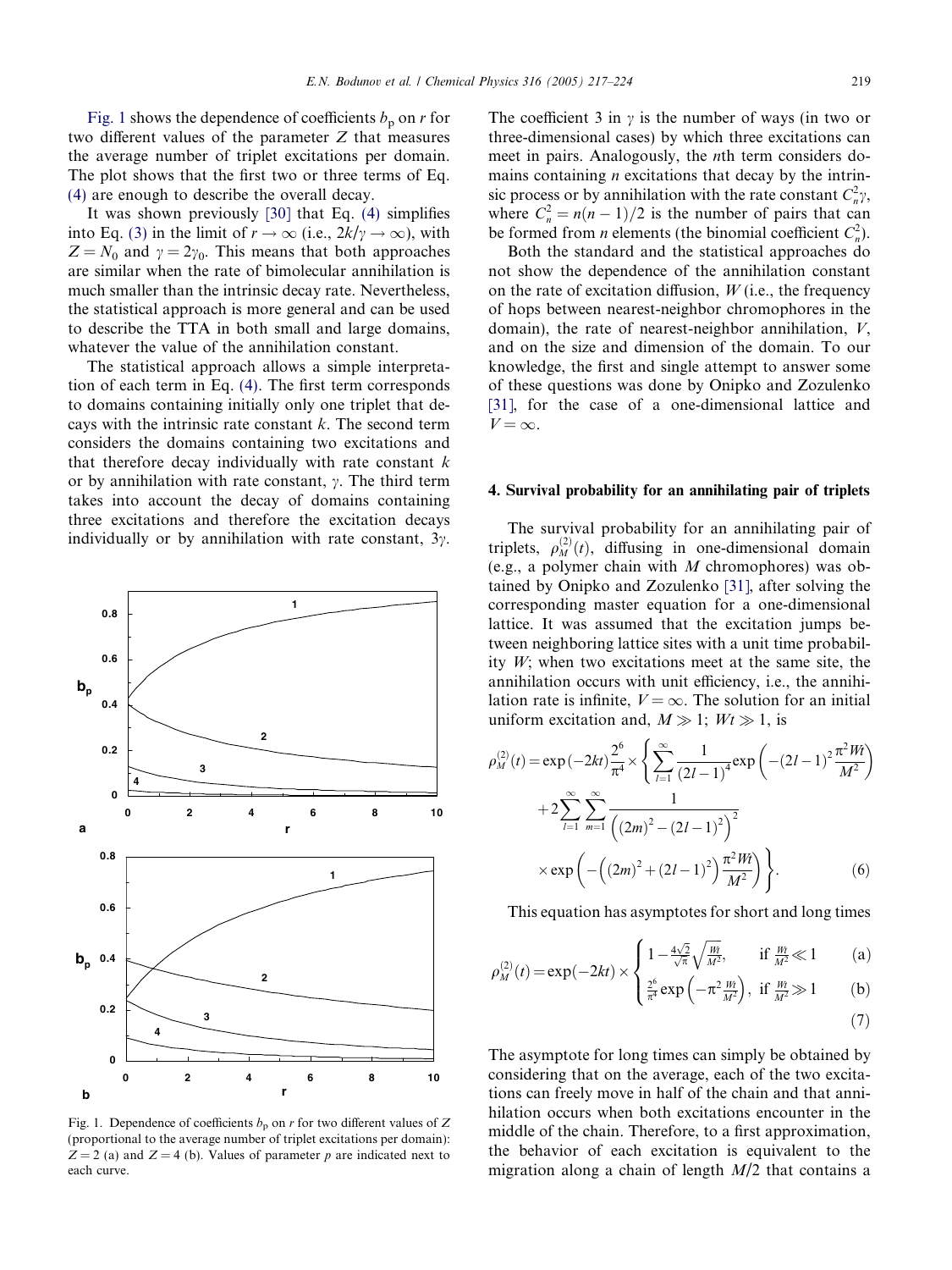<span id="page-3-0"></span>quencher at one end. The long-time asymptote for large  $M$ ,  $\left(8/\pi^2\right)$ exp( $-\pi^2 Wt/M^2$ ), was obtained before [\[32\]](#page-7-0) and coincides, apart from a numerical factor, with the longtime asymptote in [Eq. \(7b\).](#page-2-0)

Based on this interpretation, it is possible to obtain the annihilation rate constant,  $\gamma$ , by comparing the asymptote  $(Eq. (7b))$  with the second term of Eq.  $(4)$ 

$$
\gamma = \pi^2 W / M^2. \tag{8}
$$

As expected,  $\gamma$ , decreases when the size of the domain increases.

An approximate equation for  $\rho_M^{(2)}(t)$ , more adequate for the analysis of experimental results, was obtained from the numerical computation of Eq. [\(6\)](#page-2-0) and from its asymptotic behavior, Eq. [\(7\)](#page-2-0), and is

$$
\rho_M^{(2)}(t) = \exp(-2kt) \times \left\{ \left( 1 - \frac{2^6}{\pi^4} \right) \exp\left[ -\frac{4\sqrt{2}}{(1 - 2^6/\pi^4)\sqrt{\pi}} \sqrt{\frac{Wt}{M^2}} - \left( 30 \frac{Wt}{M^2} \right)^{3/2} \right] + \frac{2^6}{\pi^4} \exp\left[ -\pi^2 \frac{Wt}{M^2} \right] \right\},
$$
\n(9)

Fig. 2 shows that this equation is a very good approximation to the exact solution (Eq. [\(6\)\)](#page-2-0), with a precision better than 2% for all times.

#### 5. Monte Carlo simulations

Monte Carlo (MC) simulations were carried out on 1D, 2D and 3D nanodomains of several sizes. The simulations were performed following the procedure of Pearlstein [\[32\]](#page-7-0), considering that the rate of energy hoping between lattice sites is  $W$ , and that the annihilation occurs with rate V when two excitations encounter in neighboring sites. The initial distribution of the excita-



Fig. 2. Survival probability for an annihilating pair of excitations in a linear lattice,  $\rho_M^{(2)}(t)$ , for  $V/W = \infty$ . (solid line 1) Exact solution from Eq. [\(6\);](#page-2-0) (dotted line 2) approximate decay from Eq. (9); (dotted line 3) Long time 2 asymptote from [Eq. \(7b\).](#page-2-0)

tion in the domain is uniform. The final results are averages over 50000 (1D and 2D) and 20000 (3D) trajectories.

#### 5.1. One dimensional domain

The survival probability over a small polymer chain of size  $M = 25$ , 50, and 100 was obtained considering the procedure outlined before. There are initial configurations for which the two excitations exist at nearest-neighbor sites. Their relative number is  $(M-1)/C_M^2 = 2/M$  and then the decay begins at 1–2/ M instead of 1 for  $V = \infty$ .

For sufficiently long times  $(\rho_M^{(2)}(t) \exp(2kt) < 0.4)$ , the pair survival probability  $\rho_M^{(2)}(t)$  is, irrespective of size, very similar to the long-time asymptote [\(Eq. \(7b\)\)](#page-2-0). The accuracy between the asymptote and MC simulations improves with the number of sites  $M$ . The simulations were carried out also for finite values of the  $V/W$  ratio. It was found that for  $V/W \ge 0.5$ ,  $\rho_M^{(2)}(t)$  is independent of  $V/W$  and very similar to the case with  $V = \infty$ .

In order to verify the accuracy of the third term in Eq. [\(4\)](#page-1-0) the survival probability for an annihilating triplet of excitations,  $\rho_M^{(3)}(t)$  was calculated. There are initial configurations for which two or even three excitations exist initially at nearest-neighbor sites. Their relative number is  $(M-1)(M-2)/C_M^3 = 6/M$ , and as these configurations decay instantaneously ( $V = \infty$ ), the overall decay begins at  $1-6/M$  instead of 1. Fig. 3 shows the survival probability  $\rho_M^{(3)}(t) \exp(3kt)$  for  $M = 25, 50, 100$ .

The long-time survival probability  $(\rho_M^{(3)}(t) \exp(3kt))$  $< 0.4$ ) for both  $V/W = \infty$  and 1, is well described by

$$
\rho_M^{(3)}(t) \exp(3kt) \approx 0.5 \exp\left(-52 \frac{Wt}{M^2}\right). \tag{10}
$$



Fig. 3. Survival probability for an annihilating triplet of excitations on a linear lattice,  $\rho_M^{(3)}(t)$ , for  $V/W = \infty$  and 1. (Lines 1–3)  $\rho_M^{(3)}(t)$ , with  $V/W = \infty$  and  $M = 25$ , 50, and 100, respectively. For  $V/W = 1$  and  $M = 25$  or 50, the corresponding curves practically coincide with line 3; (line 4)  $\rho_M^{(2)}(t) \exp(2kt)$  values for comparison  $(V/W = \infty, M = 50)$ .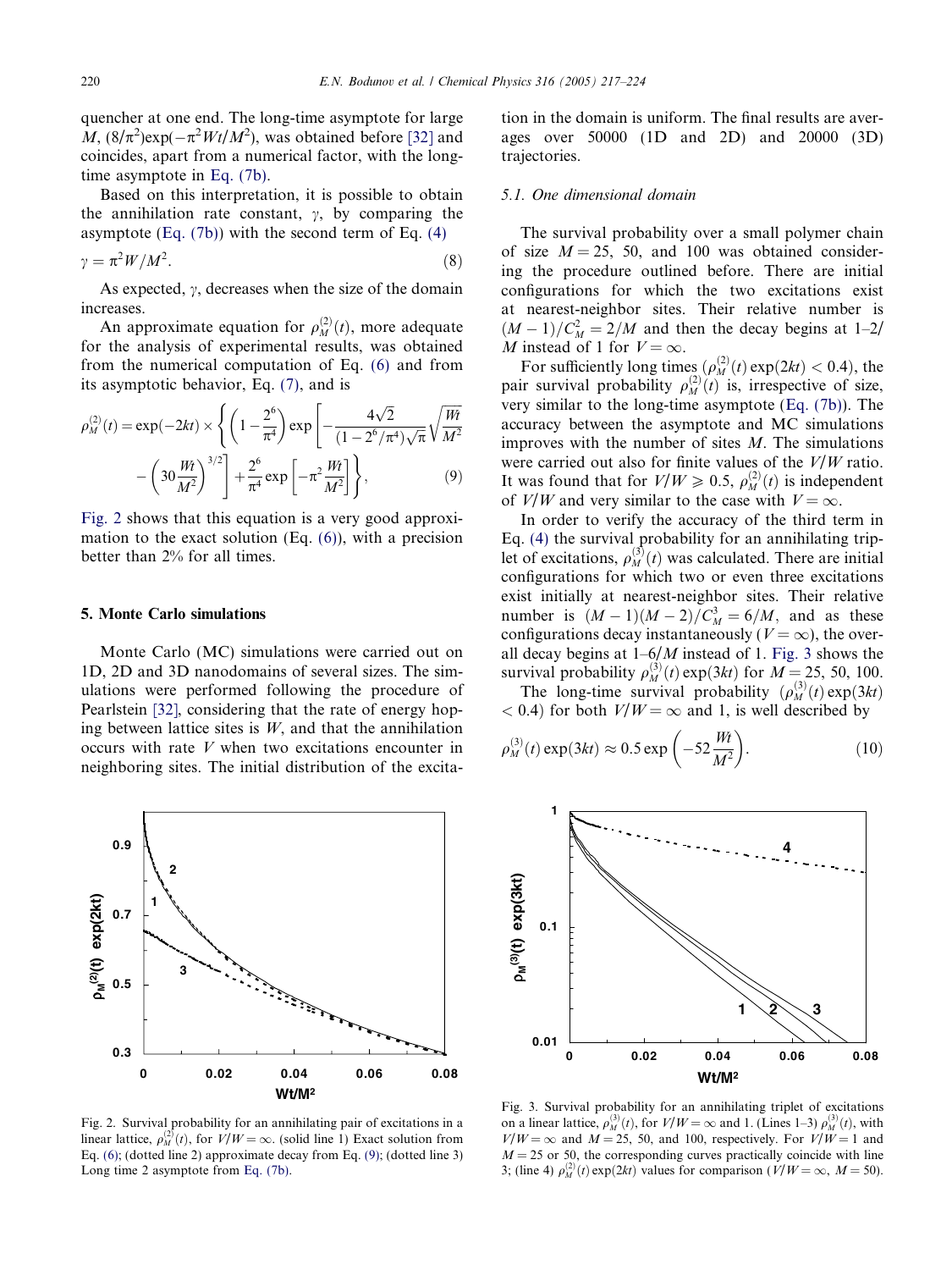In comparison with [Eq. \(7b\)](#page-2-0) the same type of dependence was observed, apart from the numerical coefficient of the exponent that changes by more than 5 times, from  $\pi^2$  to 52. This is expected, because, on the average, each of the three excitations can freely move along a section of the chain of size  $M/3$ . Upon an encounter, one or two excitations disappear and therefore, the motion of every excitation is to a first approximation equivalent to a motion along a chain of length,  $M/3$ . Two of these chains have a quencher at one end and the third has quenchers at both ends.

The decay function,  $\rho_M^{(3)}(t)$  decreases very fast with time, and this explains why only the two first terms of the series in Eq. [\(4\)](#page-1-0) are generally needed to fit phosphorescence decays in linear polymer chains.

# 5.2. Square lattice

In the case of a square lattice having  $L = M \times M$  sites (e.g., a polymer monolayer), there are initial configurations for which two excitations exist at nearest-neighbor sites. Their relative number is  $2M(M-1)/C_{M^2}^2 =$  $4/[M(M-1)]$ , and the overall decay ( $V = \infty$ ), begins at  $1 - 4/[M(M-1)]$  instead of 1. The MC simulations were performed on square lattices of several sizes  $(M = 5, 10, 20, 40)$ . The survival probability for an annihilating pair of excitations,  $\rho_M^{(2)}(t)$ , for  $10 \le V/W \le \infty$ can be expressed by

$$
\rho_M^{(2)}(t) \exp(2kt) = A_{\text{sq}} \exp\left[-B_{\text{sq}} \frac{Wt}{M^2 (2 \ln M - 1 + 1/\sqrt{M})}\right],\tag{11}
$$

with  $A_{\text{sq}} = 0.86 \pm 0.01$ . The  $B_{\text{sq}}$  parameter depends on the  $V/W$  ratio as shown in Fig. 4.



Fig. 4. Dependence of parameter  $B_{sq}$  on  $V/W$ . Circles correspond to Monte Carlo simulations, and the solid line are the values given by Eq. (12).

This dependence is well described by

$$
B_{\text{sq}} = \frac{20.7(V/W)^{1.5}}{2.65 + (V/W)^{1.5}} \pm 0.2.
$$
 (12)

The choice of the form of the empirical function Eq. (11) is motivated by a simple analytical calculation for a circle with radius  $R \approx Ma$ , where a is a distance between neighboring sites in the lattice. The excitations move in the circle with a diffusion constant  $D \approx Wa^2$ . Let us consider that one triplet is immobile and located at the center of the circle, while the motion of the other obeys the diffusion equation

$$
\frac{\partial}{\partial t}\rho(r,t) = D\frac{1}{r}\frac{\partial}{\partial r}r\frac{\partial}{\partial r}\rho(r,t)
$$
\n(13)

with initial and boundary conditions:  $\rho(r,t) = 1/S$  (S being the area of the circle);  $\rho(a,t)=0$  ( $V = \infty$ );  $\partial \rho$ /  $\partial r|_{r=R} = 0.$ 

Let us look for a solution of Eq. (13) in the form  $\rho(r,t) = \exp(-C_{\text{sq}}t)\rho_{\text{st}}(r)$ , where  $C_{\text{sq}}$  is a constant. The pair survival probability for long times is  $\rho_M^{(2)}(t) = 2\pi \int_V \rho(r, t) r \, dr \propto \exp(-C_{\text{sq}} t)$ . After introducing  $\rho(r,t)$  into Eq. (13), we obtain

$$
-C_{\rm sq}\rho_{\rm st}(r) = D\frac{1}{r}\frac{\partial}{\partial r}r\frac{\partial}{\partial r}\rho_{\rm st}(r). \tag{14}
$$

That by integration over  $r$  gives

$$
C_{\text{sq}} = \frac{2\pi a D \frac{\partial}{\partial r} \rho_{\text{st}}(r)|_{r=a}}{2\pi \int_a^R \rho_{\text{st}}(r) r \, dr}.
$$
\n(15)

The solution of Eq. (14) for small r (near a) is  $\rho_{st}(r) \ln(r/a)$ , as can be checked by integrating Eq. (14) using  $\rho_{st}(r) \approx \rho_{st}(a) = 0$  on its right-hand side. To a first approximation, this solution can be used for  $a \le r \le R$ . Inserting this into Eq. (15),

$$
C_{\text{sq}} = \frac{4D}{a^2 - R^2 + 2R^2 \ln(R/a)}\tag{16}
$$

and as  $a \ll R$ ;  $R \approx Ma$  and  $D \approx Wa^2$ , we obtain

$$
C_{\text{sq}} \approx \frac{4W}{M^2 (2 \ln M - 1)}.\tag{17}
$$

The expression for  $C_{sq}$  shows that the dependence on M is practically equal to the dependence obtained by simulation (Eq. (11)).

Then, it follows that for a two-dimensional lattice, the dependence of the long-time limit of the TTA rate constant is

$$
\gamma_{\text{sq}} = \frac{20.7(V/W)^{1.5}}{2.65 + (V/W)^{1.5}} \frac{W}{M^2 (2 \ln M - 1 + 1/\sqrt{M})}.
$$
 (18)

# 5.3. Cubic lattice

Consider now TTA in three-dimensional domains described by a cubic lattice of  $L = M \times M \times M$  sites. [Fig. 5](#page-5-0) shows the MC simulations for  $M = 5$ , 10, 15, and sev-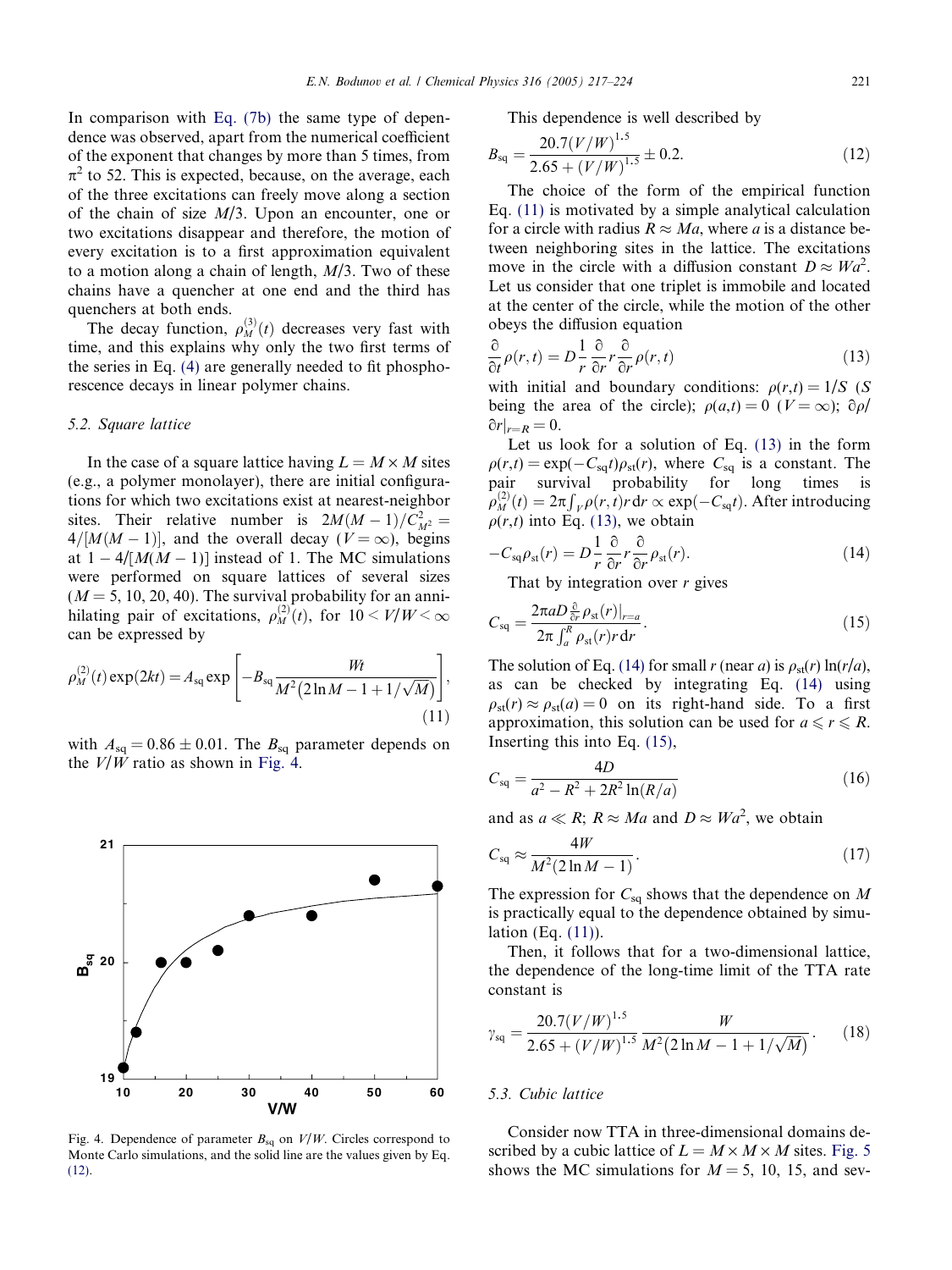<span id="page-5-0"></span>

Fig. 5. Survival probability for an annihilating pair of excitations in a cubic lattice.  $V/W = \infty$  (curve 1), 10 (curve 2), 5 (curve 3), and 1 (curve 4 for  $M = 10$ , 15 and curve 5 for  $M = 5$ ).

eral values of  $V$ . The parameter  $M$  has no important effect except for  $V/W = 1$ .

The survival probability for an annihilating pair of triplets in a cubic lattice,  $\rho_M^{(2)}(t)$ , can be written as

$$
\rho_M^{(2)}(t) \exp(2kt) = A_{\text{cub}} \exp\left[-B_{\text{cub}} \frac{Wt}{M^3}\right]
$$
\n(19)

for  $1 < V/W < \infty$ . The parameter,  $A_{\text{cub}} = 0.96 \pm 0.02$ for all values of V. The dependence of  $B_{\text{cub}}$  on the  $V/W$  ratio is shown in Fig. 6.

A good fit to these values can be obtained by

$$
B_{\rm cub} = \frac{19.5(V/W)^{0.93}}{2 + (V/W)^{0.93}} \pm 0.5.
$$
 (20)

The dependence of the survival probability,  $\rho_M^{(2)}(t)$ , on W and M can be confirmed from the analytical results of TTA in a continuous three-dimensional sphere with a radius  $R \approx (La^3)^{1/3} = Ma$ , where a is a distance between nearest-neighbor sites in the lattice. Let us consider that one triplet is immobile and located in the center of the sphere, while the other moves in its interior with diffusion constant,  $D = Wa^2$ . The evolution of the mobile triplet is described by the diffusion equation

$$
\frac{\partial}{\partial t}\rho(r,t) = D\frac{1}{r^2}\frac{\partial}{\partial r}r^2\frac{\partial}{\partial r}\rho(r,t)
$$
\n(21)

with initial and boundary conditions:  $\rho(r,t) = 1/V$  (V is the volume of the sphere);  $\rho(a,t)=0$  ( $V = \infty$ );  $\partial \rho$ /  $\partial r|_{r=R} = 0.$ 

Let us look for a solution of Eq. (21) in the form of  $\rho(r,t) = \exp(-C_{\rm cub}t)\rho_{\rm st}(r)$ , where  $C_{\rm cub}$  is a constant. The long-time behavior of the survival probability  $\rho_M^{(2)}(t) = 4\pi \int_V \rho(r,t) r^2 dr \propto \exp(-C_{\text{cub}}t)$ . After introducing  $\rho(r,t)$  into Eq. (21), we obtain

$$
-C_{\rm cub}\rho_{\rm st}(r) = D\frac{1}{r^2}\frac{\partial}{\partial r}r^2\frac{\partial}{\partial r}\rho_{\rm st}(r). \tag{22}
$$



Fig. 6. Dependence of parameter  $B_{\text{cub}}$  on  $V/W$ . Circles correspond to Monte Carlo simulations and the solid line was computed with Eq. (20).

The integration over  $r$  on both sides of this equation, gives

$$
C_{\rm cub} = \frac{4\pi a^2 D_{\hat{v}}^2 \rho_{\rm st}(r)|_{r=a}}{4\pi \int_a^R \rho_{\rm st}(r)r^2 dr}.
$$
 (23)

The solution of Eq.  $(22)$  for small r (near a) is  $\rho_{\rm st}(r) \propto F(1 - a/r)$ , where F is a constant. This can be used to a first approximation as a solution for  $a \le r \le R$ Inserting this solution into Eq. (23), and knowing that  $a \ll R$ , we get

$$
C_{\rm cub} \approx \frac{3Da}{R^3} \tag{24}
$$

and as  $R \approx Ma$  and  $D \approx Wa^2$ , we obtain

$$
C_{\rm cub} \approx \frac{3W}{M^3}.\tag{25}
$$

The expression for  $C_{\text{cub}}$  (Eq. (25)) shows that the dependence observed by Monte Carlo is appropriate (see Eq. (19)).

Thus, in a three-dimensional lattice, the dependence of the long-time limit TTA rate constant,  $\gamma_{\text{cub}}$ , is given by

$$
\gamma_{\rm cub} = \frac{19.5 (V/W)^{0.93} W}{2 + (V/W)^{0.93} M^3}.
$$
\n(26)

## 6. Delayed fluorescence

The decay of domains containing more than two excitations is very fast, which means that the overall decay is determined by domains initially containing one and two excitations. As the singlet lifetime is orders of magnitude shorter than the triplet lifetime the delayed fluorescence is well described by the survival probability of an anni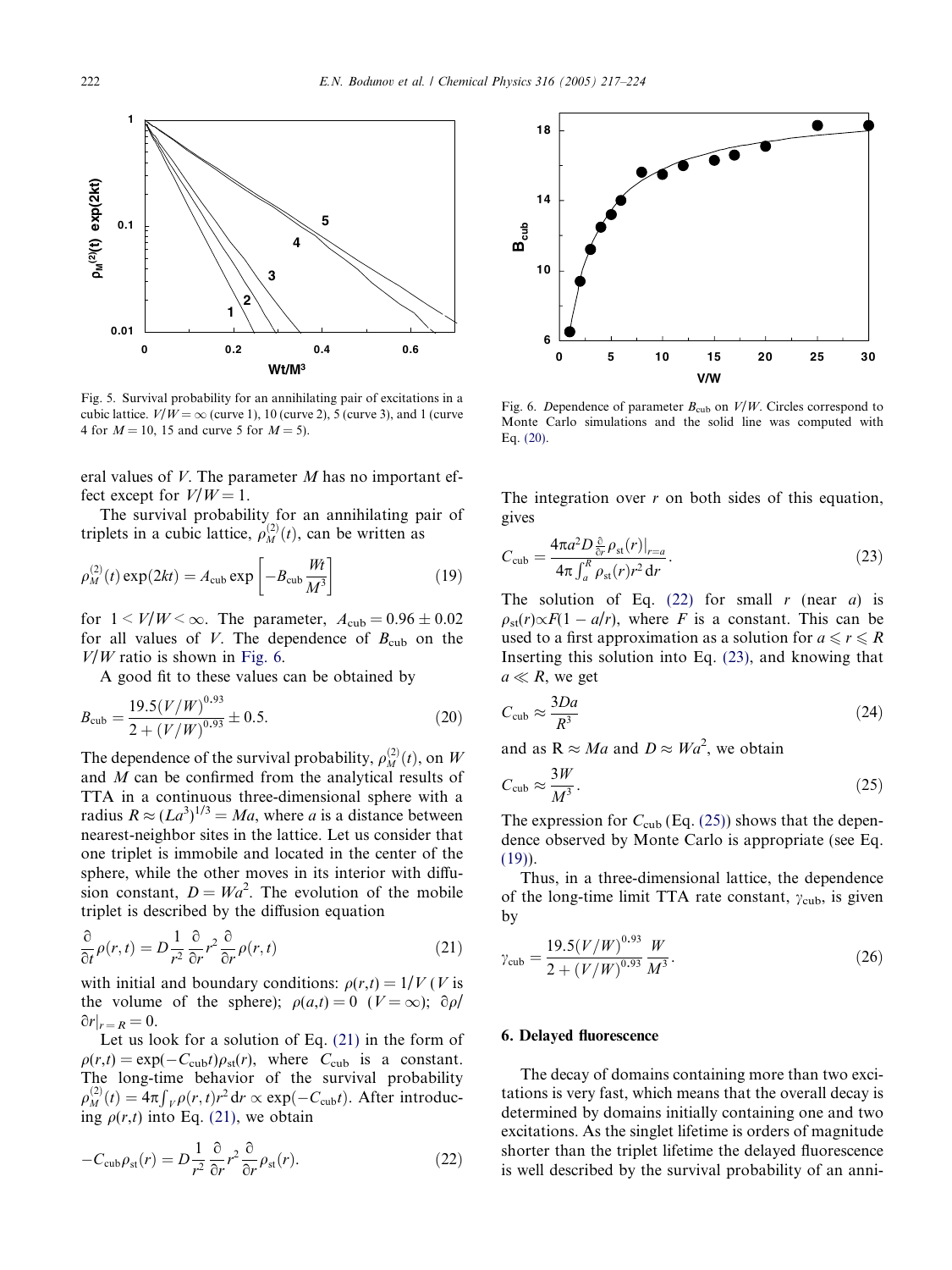<span id="page-6-0"></span>hilating pair of triplets. Thus, for long times, the normalized decay of delayed fluorescence,  $I_{\text{DF}}(t)$ , is

$$
I_{\rm DF}(t) \approx \exp(-2kt - \gamma t),\tag{27}
$$

where the annihilation constant  $\gamma$  is given by Eqs. [\(8\),](#page-3-0) [\(18\)](#page-3-0), or [\(26\)](#page-5-0), according to the dimensionality of the domains under consideration.

#### 7. Conclusions

In this paper, we showed that the usual TTA observables (delayed fluorescence, phosphorescence, triplet–triplet absorption), are well described by a single exponential decay (delayed fluorescence) or by a sum of two exponentials (phosphorescence, triplet–triplet absorption). In the last case, the first term describes the decay of domains containing exactly one excitation, while the second one reflects the disappearance of domains containing exactly two excitations. In the case of delayed fluorescence, the first term, describing the decay of domains containing exactly one excitation, is usually negligible (unless unimolecular thermally activated delayed fluorescence also occurs), and only the second term is important. In all cases, the higher terms of the infinite series expansion, describing domains containing three or more excitations, decay much faster and can be neglected for the intensities of excitation usually used.

From Monte Carlo calculations the survival probability for an annihilating pair of triplets was obtained and the dependence of the rate constant of TTA on the size of the domain,  $M$ , on the rate of excitation migration, W, and on the rate of excitation annihilation. V, for 1D, 2D and 3D nanodomains was obtained. It should be noted that an independent procedure for the determination of the rate of triplet migration, W, is the measurement of time-resolved phosphorescence anisotropy under conditions where rotational motion of the chromophores is negligible during the triplet lifetime, e.g., a low temperature glass, and for low excitation intensities. This approach will be adequate only when the chromophores are randomly oriented, so that transfer will result in depolarization.

We considered mainly the diffusion-influenced limit  $(V \gg W)$  where the rate of nearest-neighbor annihilation, V, dominates over the diffusion rate, W. In the opposite case, the diffusion rate is larger than the rate of nearest-neighbor annihilation, and the distribution of excitations over the domains is homogeneous (diffusion displacement of triplet excitation during the lifetime,  $\sqrt{D/k}$ , large compared to the size of the domains, Ma, i.e.,  $\sqrt{W/k} > M$ ) for all times. Then,  $\gamma = V$  and the triplet survival probability is well described by Eq. [\(4\)](#page-1-0) in the context of the statistical approach.

# Acknowledgments

The authors thank Dr. Hugh Burrows (Dept. de Quı´ mica, Universidade de Coimbra, Portugal) for helpful discussions. This work was supported by Project 34836/FIS/2000 of Fundação para a Ciência e a Tecnologia, Portugal.

#### References

- [1] M.N. Berberan-Santos, P. Choppinet, A. Fedorov, L. Jullien, B. Valeur, J. Am. Chem. Soc. 121 (1999) 2526.
- [2] K. Brunner, A. Tortschanoff, C. Warmuth, H. Bassler, H.F. Kauffmann, J. Phys. Chem. B 104 (2000) 3781.
- [3] E.N. Bodunov, M.N. Berberan-Santos, J.M.G. Martinho, Chem. Phys. 274 (2001) 243.
- [4] E.N. Bodunov, M.N. Berberan-Santos, E.J.N. Pereira, J.M.G. Martinho, Chem. Phys. 259 (2000) 49.
- [5] E.K.L. Yeow, K.P. Ghiggino, J.N.H. Reek, M.J. Crossley, A.W. Bosman, A.P.H.J. Schenning, E.W. Meijer, J. Phys. Chem. B 104 (2000) 2596.
- [6] F. Köhn, J. Hofkens, R. Gronheid, M. Cotlet, K. Müllen, M. Van der Auweraer, F.C. De Schryver, ChemPhysChem 3 (2002) 1005.
- [7] L. Valkunas, G. Trinkunas, V. Liuolia, in: D.L. Andrews, A.A. Demidov (Eds.), Resonance Energy Transfer, John Wiley, Chichester, 1999, Ch. 7.
- [8] A. Ruseckas, M. Theander, L. Valkunas, M.R. Andersson, O. Inganas, V. Sundström, J. Lumin. 76-77 (1998) 474.
- [9] V. Barzda, V. Gulbinas, R. Kananavicius, V. Cervinskas, H. van Amerongen, R. van Grondelle, L. Valkunas, Biophys. J. 80 (2001) 2409.
- [10] G. De Belder, G. Schweitzer, S. Jordens, M. Lor, S. Mitra, J. Hofkens, S. De Feyter, M. Van der Auweraer, A. Herrmann, T. Weil, K. Müllen, F.C. De Schryver, ChemPhysChem 1 (2001) 49.
- [11] V. Sundström, T. Gillbro, R.A. Gadonas, A. Piskarskas, J. Chem. Phys. 89 (1988) 2754.
- [12] I.G. Scheblykin, O.P. Varnavsky, M.M. Bataiev, O. Sliusarenko, M. Van der Auweraer, A.G. Vitukhnovsky, Chem. Phys. Lett. 298 (1998) 341.
- [13] A.V. Barzykin, M. Tachiya, Het. Chem. Rev. 3 (1996) 105.
- [14] H.D. Burrows, J.S. de Melo, C. Serpa, L.G. Arnaut, M.D. Miguel, A.P. Monkman, I. Hamblett, S. Navaratnam, Chem. Phys. 285 (2002) 3.
- [15] B. Nickel, H.E. Wilhelm, A.A. Ruth, Chem. Phys. 188 (1994) 267.
- [16] S.M. Bachilo, R.B. Weisman, J. Phys. Chem. A 104 (2000) 7711.
- [17] S.P. McGlynn, T. Azumi, M. Kinoshita, Molecular Spectroscopy of the Triplet State, Prentice-Hall, Englewood Cliffs, 1969.
- [18] A.P. Monkman, H.D. Burrows, I. Hamblett, S. Navaratnam, Chem. Phys. Lett. 340 (2001) 467.
- [19] A. Gerhard, H. Bässler, J. Chem. Phys. 117 (2002) 7350.
- [20] N.K. Ibrayev, V.A. Latonin, J. Lumin. 87–89 (2000) 760.
- [21] J.B. Birks, Photophysics of Aromatic Molecules, Wiley, London, 1970.
- [22] P.W. Klymko, R. Kopelman, J. Phys. Chem. 87 (1983) 4565.
- [23] L.A. Dissado, Chem. Phys. Lett. 124 (1986) 206.
- [24] N.A. Efremov, S.G. Kulikov, R.I. Personov, Yu.V. Romanovskii, Chem. Phys. 128 (1988) 9.
- [25] J. Prasad, R. Kopelman, Chem. Phys. Lett. 157 (1989) 535.
- [26] H. Bässler, in: R. Richter, A. Blumen (Eds.), Disorder Effects on Relaxational Processes, Springer, Berlin, 1994.
- [27] A.I. Burshtein, P.A. Frantsuzov, J. Lumin. 78 (1998) 33.